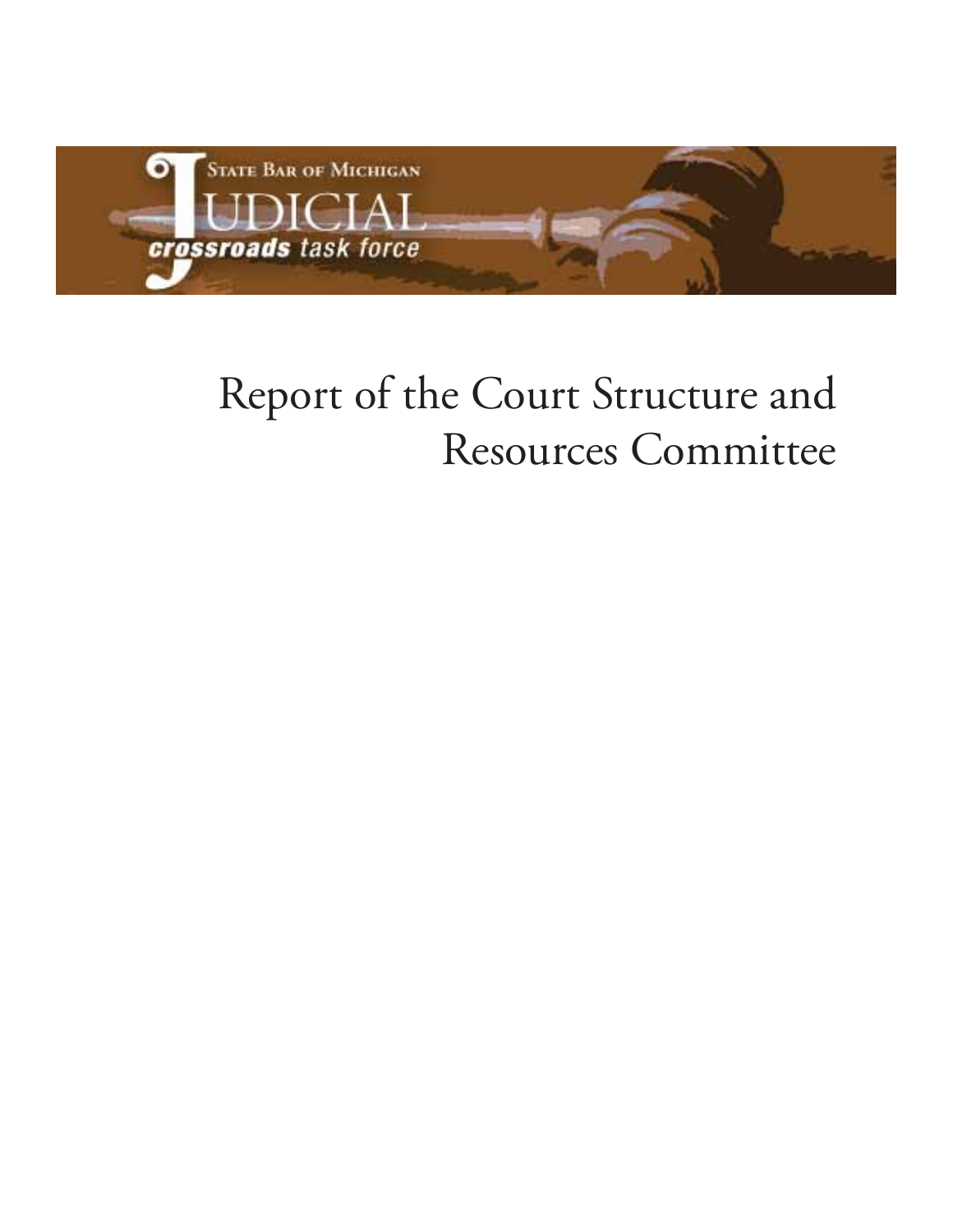## STRUCTURE AND RESOURCES COMMITTEE RECOMMENDATIONS

**Process**: The committee met one full day each month from September, 2009 through May, 2010, and maintained an active online dialogue between meetings. In addition, the committee has gone to considerable lengths to inform all state judges of its work and interim conclusions through numerous meetings around the state and online communications.

## **Findings**:

- 1. Michigan is in a period of economic transition likely to continue for a substantial number of years. As a result, there will be fewer public resources available to meet demand for services, especially economic aid and health services, which in turn will affect the nature and volume of demands on the court system.
- 2. The cost of operating the trial court system at the close of 2008 is estimated to be \$1.525B, of which approximately \$1.454B represents the cost of operating the trial courts. Approximately \$334M is from state sources; \$\$106M from federal sources, \$252M from court-collected revenue; and \$762M from local government.. The committee believes that the recession has had a serious negative, disparate impact on local government funding, and that the impact on local funding overall appears to lag the state impact somewhat.
- 3. Although courts account for less than 2% of the state's general fund/general purpose appropriations, they will continue to face severe budgetary pressure at both the state and local level for the foreseeable future. The committee's discussions recognized that some states have achieved operational advantages and efficiencies from conversion to a state-funded system, but makes no recommendation concerning the sources of court funding overall. The committee's recommendations are equally applicable to the current mixedfunding system or a state-funded system.
- 4. A key element in providing appropriate and cost-effective court services is ensuring that judicial services are distributed appropriately throughout the state, based on need. The committee believes that given the prevailing demographic and caseload trends, with careful planning the number of judgeships in Michigan can be reduced over the next two decades without degrading the quality of court services. There are currently 585 full-time trial court judgeships in Michigan: 221 circuit; 258 district; 102 full-time and one part-time probate; and four municipal.
- 5. There is no consensus on the correct number of judges for current trial court needs, but there is consensus on the development of a methodology to determine current and future needs. That methodology, using up-to-date statewide data and the resources of the National Center for State Courts, will be completed in the spring of 2011.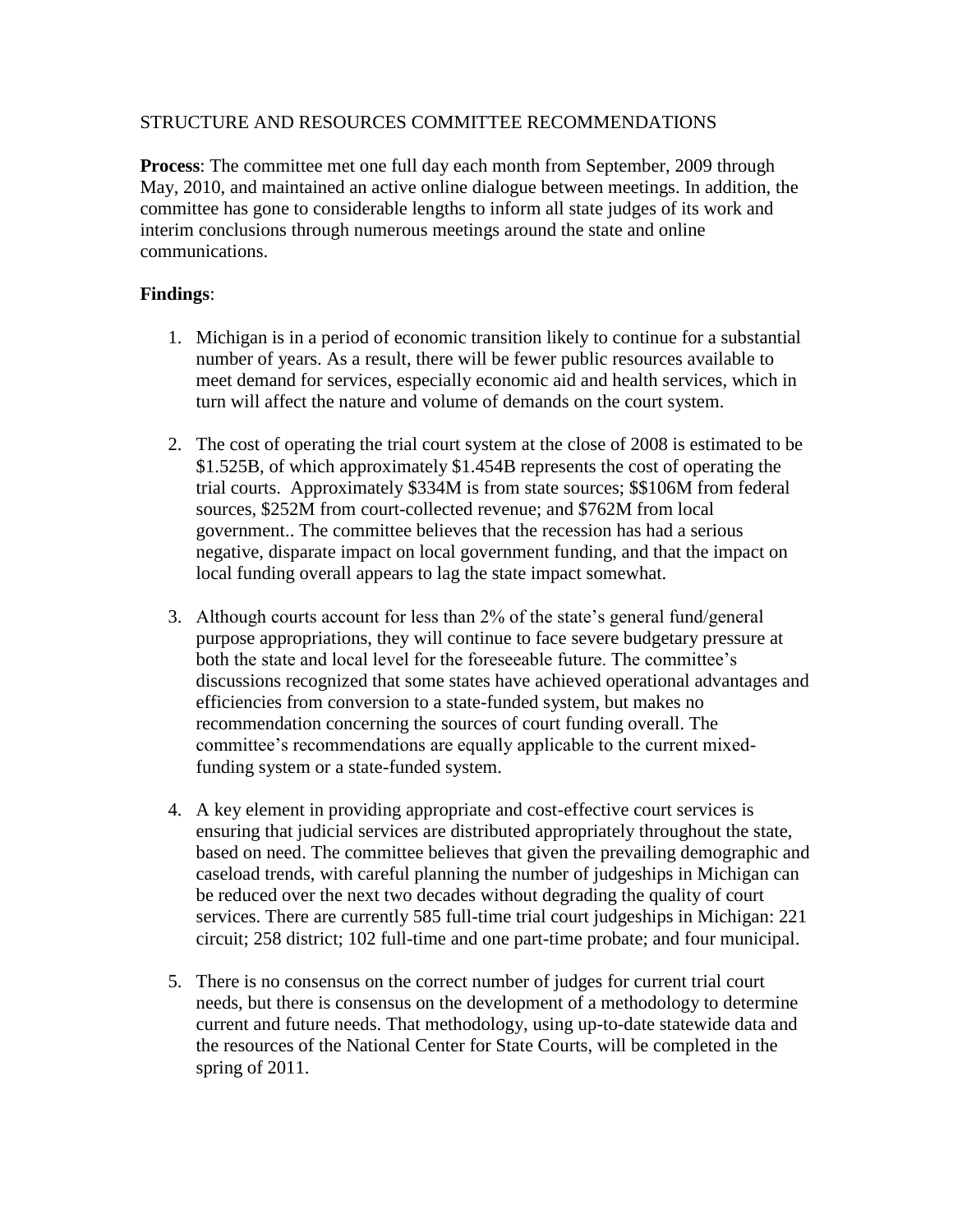- 6. To maintain stability and judicial independence, reductions in judgeships must only take effect when a judge dies, retires, or is ineligible to run for reelection because the constitution prohibits the election or appointment of someone age 70 or older. Even with these limitations on the timing of reductions, there are certain to be sufficient opportunities in the five election cycles between 2012 and 2021 to "right-size" the court system; within that period, for example, 209 trial judges presently sitting will become ineligible to run for reelection for age-based reasons alone.
- 7. Court consolidation and coordination of services between the various types of courts within judicial districts and regions offer the potential for significant savings but should be undertaken only after careful planning based on best practices, the successful experience of other courts, and reliable data.
- 8. As judgeships are reduced and court services consolidated, court management must be more flexible in reassigning the workload to continue to provide a high quality of service. The judges and court staff remaining must be willing and trained to assume more and different responsibilities.
- 9. The greatest budgetary savings statewide will only be possible by making full and informed use of technology and proven techniques for case management.
- 10. The absence of a statewide plan for phased-in consolidation and coordination of court services would not only prevent the state from capitalizing on the opportunity presented by the large number of impending judicial retirements, it would cause widespread degradation of court services throughout the state.
- 11. Additional resources expended for innovative, community-based services in the trial court setting addressing substance abuse and mental health problems have yielded dramatic reductions in costly institutional placements and ancillary foster care expenses.

In light of these findings, the committee adopted the following **recommendations**:

I. Support the continued use of weighted caseload methodology to determine judicial need, as modified and improved with the assistance of the National Center for State Courts.

II. Support attrition-based reductions of judgeships to the extent they do not adversely impact current levels of service or public safety.

III. Support the consolidation of court services on a sub-county, county, or multi-county basis, pursuant to concurrent jurisdiction plans designed and approved by all courts within the jurisdiction.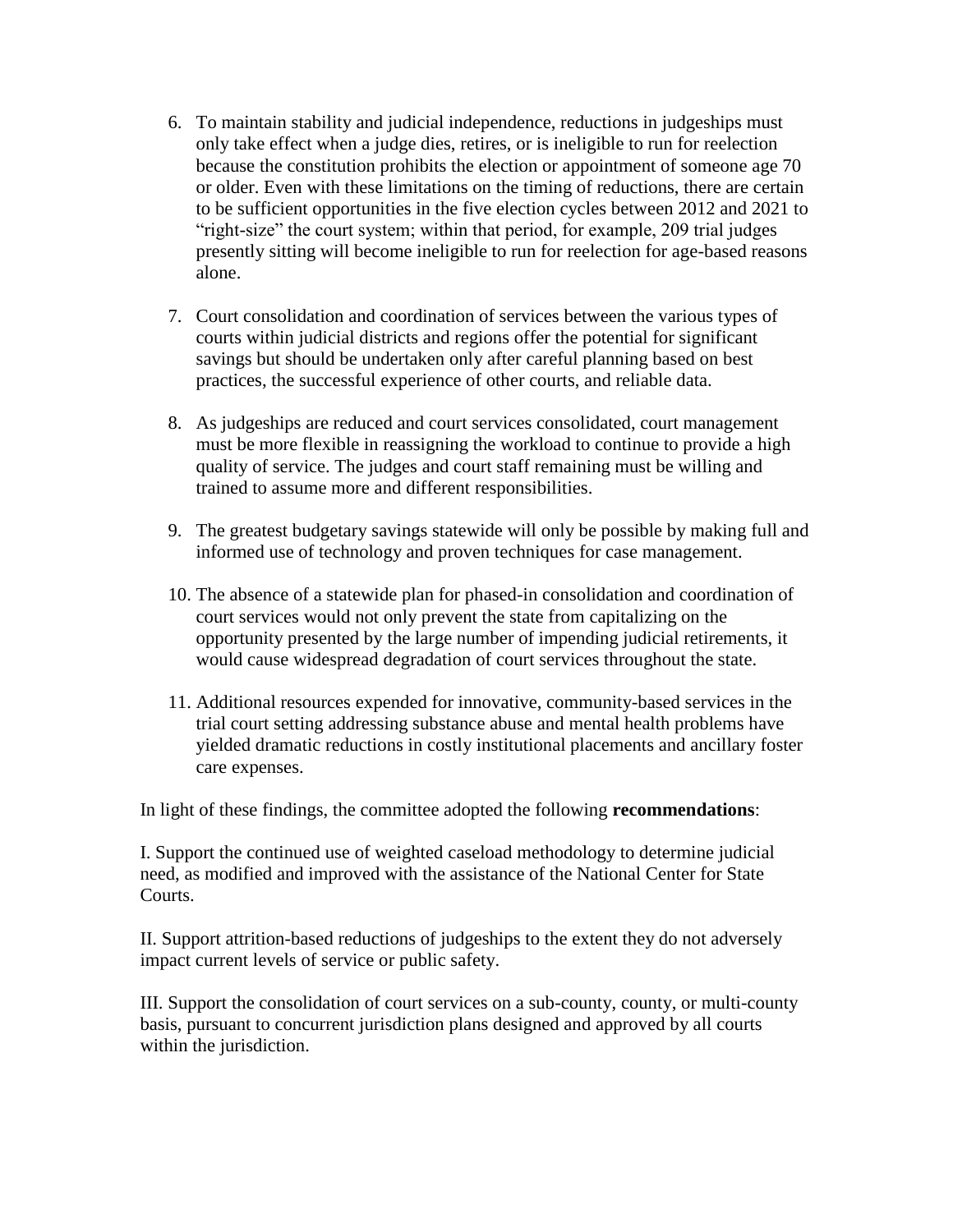- 1. Impasses should be arbitrated and resolved through the State Court Administrative Office.
- 2. The judges of courts participating in a consolidated plan should be authorized to elect the chief judge of the consolidated court.
- 3. Regardless of the nature or extent of a consolidated court plan, the electoral boundaries of courts within the geographic boundaries of the consolidated court should not change.
- 4. In exercising its constitutional authority to determine the number of judges needed in a court, the Supreme Court through the State Court Administrative Office should take into account whether the court is making maximum use of its available resources.
- 5. No later than 60 days after a vacancy occurs in any trial court, the State Court Administrative Office should review the judicial resource needs of the court, and the Supreme Court should recommend to the Governor and the legislature whether the seat should be filled or the judgeship eliminated.

IV. Support ensuring that every court has full and unfettered responsibility for the custody and control of its own records, to guarantee accountability and efficiency, and to maximize savings.

V. Support stabilizing the determination of judicial salaries, and make adjustments to Court of Appeals and trial court judges' salaries according to a Civil Service schedule. This recommendation reflects the reality that, although judgeships are elected offices, they are unlike all other state elected offices. Only lawyers are eligible for judgeships, and when successful, they must relinquish their legal careers entirely and conform to a code of conduct that strictly limits other sources of income.

VI. Support the provision of minimum health care benefits to all trial court judges and employees on the same basis as is available to all other state employees. Such a provision is not only fair and equitable, it would also facilitate the coordination and consolidation of court services in jurisdictions where such coordination and consolidation can result in substantial savings.

VII. Support the creation of a Judicial Council to provide administrative direction for the trial court system, under the constitutional authority of the Supreme Court. The Judicial Council would have the following characteristics, based on the successful Minnesota model:

- 1. Chaired by the Chief Justice of the Michigan Supreme Court
- 2. Responsible for the development and adoption of a strategic plan which serves as the foundation of the Council's policy-making responsibilities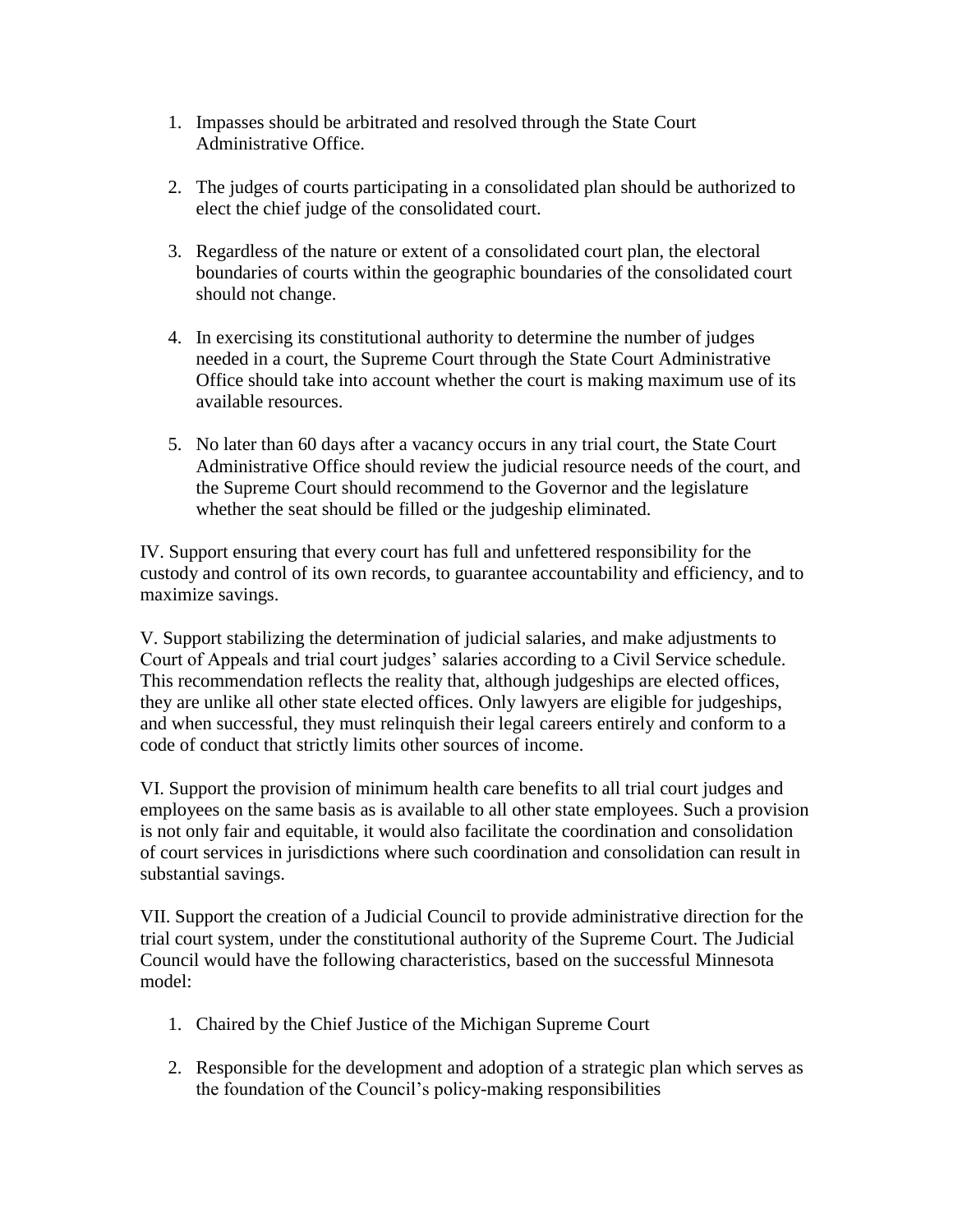- 3. Staffed by the State Court Administrative Office
- 4. 19 members appointed by the Supreme Court, including both the chief justice and another justice, the chief judge of the Court of Appeals, and trial court judges with broad geographic and jurisdictional representation.
- 5. Members serve three year terms.

VIII. Support the amendment of Public Act 185 of 1990 – the act authorizing partyfunded trials conducted by retired judges – to allow appeals from the decisions of such trials.

IX. Support Mental Health Code and Revised Judicature Code reforms that allow meaningful pre-court intervention in appropriate circumstances, and more timely and ongoing access to treatment and services.

X. Support the abolition of the driver license responsibility fee.

XI. Immediate \$25M in funding for the expansion of drug courts and family drug courts statewide, given ample evidence that the savings in corrections costs alone will far exceed that appropriation.